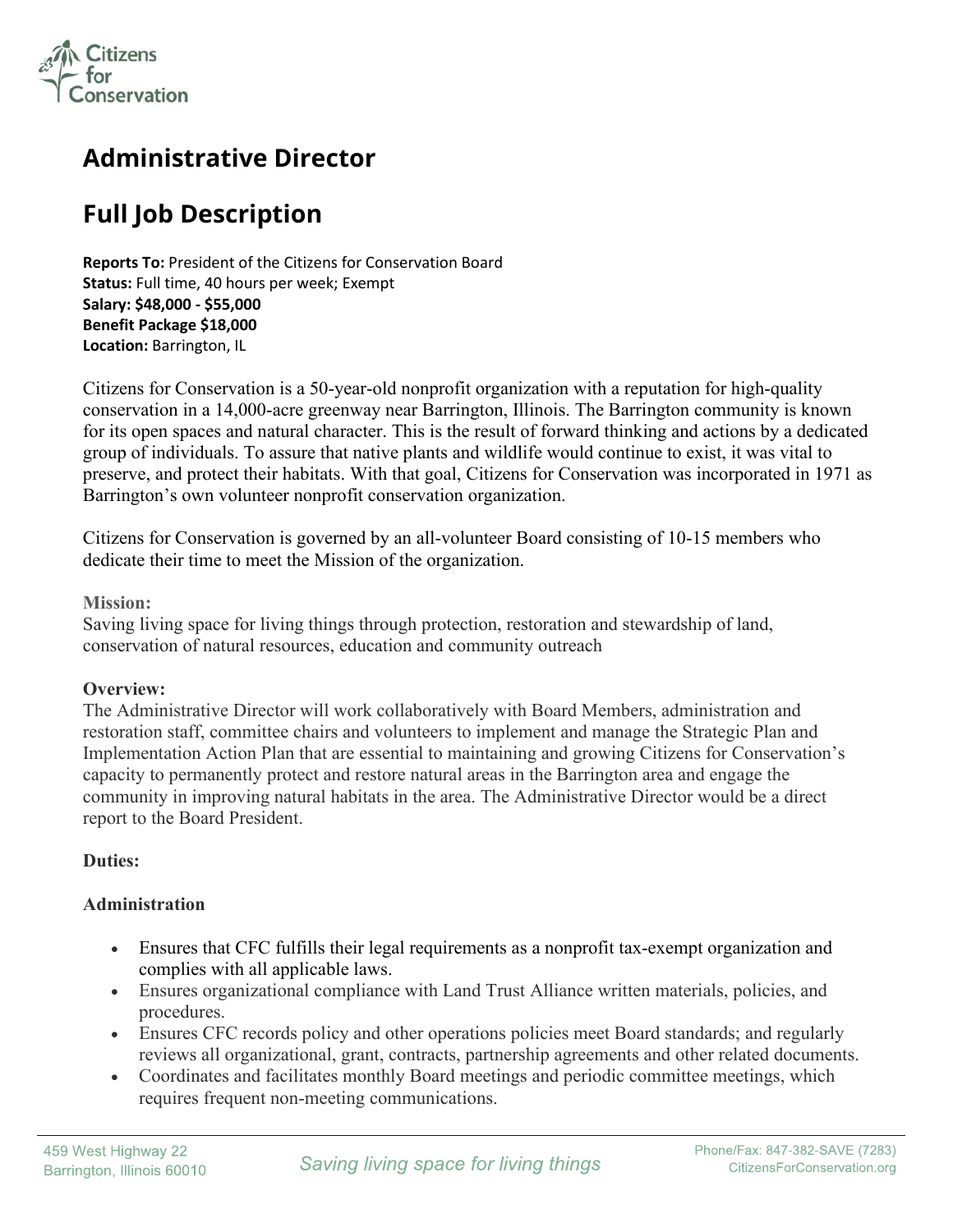

- Maintains state and federal registrations for the organization.
- Responsible for communicating effectively with Board Members, staff, advisors, and volunteers and providing, in a timely and accurate manner, information necessary to support strategic and tactical decisions.

#### **Outreach and Communication**

- Coordinate various communication channels including media contacts, website, print and digital media.
- Works with the Outreach Committee to provide guidance for community outreach and educational activities
- Responsible for the enhancement of CFC's image by being active and visible in the community, and by working closely with other professional, civic, and private organizations.
- In conjunction with Board Members increase the visibility of CFC's work and impact with other non-profits, governmental, and professional organizations, along with communities of interests.

#### **Human Resources**

- Implements Board-approved employment and administrative policies and procedures for all functions and operations of CFC.
- Ensures Land Trust compliance with state and federal human resources rules.
- Responsible for the development and implementation of CFC policies, Board member descriptions and committee organization.
- Assists with coordination of recruitment, hiring, and onboarding processes and retention initiatives with staff and volunteers.
- Serves as the primary contact for staff benefits programs, including health insurance and retirement.
- Responsible for personnel policy management required to meet federal and state regulations.

## **Operational Development**

Reports to and works closely with the Board of Directors regarding policy decisions, fundraising, and to increase the overall visibility of the organization (marketing, outreach, and community relations).

- Collaborates with the Board to conceptualize and develop annual and long-term comprehensive fundraising plans to implement and manage giving activities that ensure adequate funding for designated CFC programs and projects.
- Assists the Board with engaging, motivating and growing the support base of donors.
- Broadens CFC's revenue stream and strengthens its financial position through major gifts, foundation and corporate funding solicitations, grants, special events, capital campaigns and strategic partnerships.
- Assists committee chairs and volunteers as needed to successfully accomplish CFC's diverse program goals.
- Direct supervision of the Administrative Assistant.